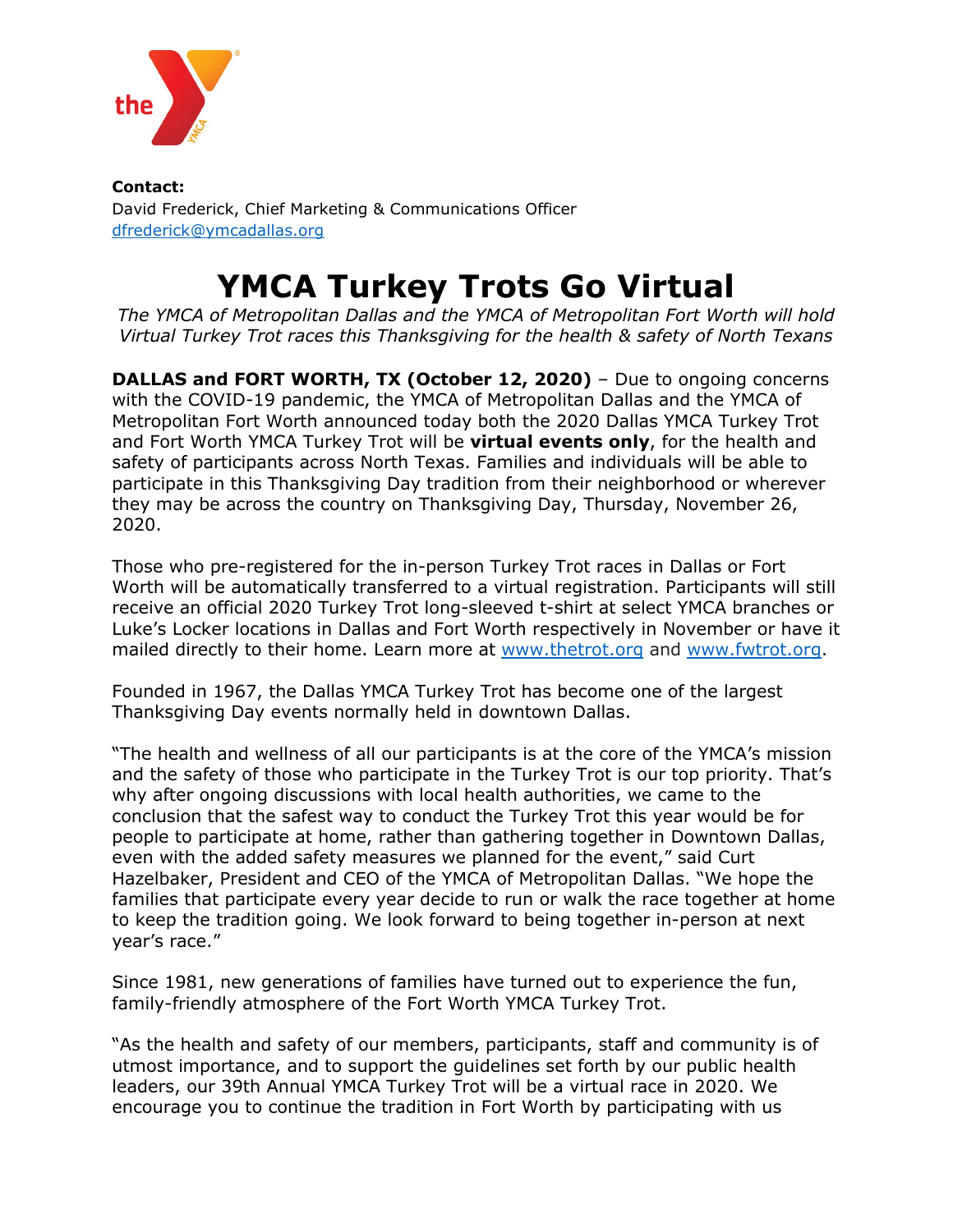virtually and support the YMCA," said Tony Shuman, President/CEO YMCA of Metropolitan Fort Worth

Proceeds from the Dallas YMCA Turkey Trot will benefit the organization's COVID-19 relief support for children and families and the preschool program at Park South Family YMCA. Proceeds from the Fort Worth YMCA Turkey Trot go to essential community programs and scholarships for families in need. Your participation in The Trot, and donations to the YMCA, help ensure we will always be ready to meet the needs of North Texas communities.

To sign up for the Dallas YMCA Virtual Turkey Trot, registration is \$33 until October 18, and \$35 from October 19 – November 25. Registration is \$15 for children aged 6 years of age and under. You can get a doggie bandana for your four-legged running buddy for \$10 and add on a finisher medal for \$5 while supplies last. Register or learn more at[:](https://www.ymcadallas.org/turkeytrot) **[www.thetrot.org](http://www.thetrot.org/)**.

To sign up for the Fort Worth YMCA Virtual Turkey Trot, registration is \$35 through November 25<sup>th</sup>. The first 1,000 registrations will receive a commemorative face covering. Virtual registration for dogs is \$10. Register or learn more at **[www.fwtrot.org.](http://www.fwtrot.org./)**

Dallas YMCA Turkey Trot T-shirts will be available for pick up from November 11-14 at select YMCA branches around Dallas, Luke's Locker or by mail. You will also receive access to the virtual experience and virtual goody bag. Self-timed runners will be able to join the 5K or 8-mile results leaderboards.

## **About the YMCA of Metropolitan Dallas**

The Y is one of the nation's leading nonprofits strengthening communities through youth development, healthy living and social responsibility. The YMCA of Metropolitan Dallas serves thousands of men, women and children each year, regardless of age, income or background. Anchored in 21 North Texas communities, the Dallas Y has the long-standing relationships and physical presence not just to promise, but to deliver, lasting personal and social change. The Y ensures all people have equitable access to the essentials needed to become thriving members of the community. Daily, the Y bridges and fills individual and community needs as a catalyst for impactful change. The YMCA makes accessible the support and opportunities that empower people and communities to learn, grow and thrive. To learn more or get involved in improving our local communities, have opportunities to make an impact and support your neighbors, please visit us at [www.ymcadallas.org.](http://www.ymcadallas.org/)

## **About YMCA of Metropolitan Fort Worth**

With 130 years of service to the Fort Worth area, the YMCA of Metropolitan Fort Worth serves more than 150,000 unique individuals on an annual basis. Its work impacts our community daily through programs that emphasize youth development, encourage healthy living, and empower social responsibility. The non-profit organization offers diverse family programs including youth sports, youth and government, camping, childcare, swimming and drowning prevention, wellness, diabetes management, and senior-specific adult programs in addition to fitness memberships. The Y has branches in Tarrant, Johnson, and Hood counties. Additionally, it owns and operates YMCA Camp Carter, a year-round facility offering both day